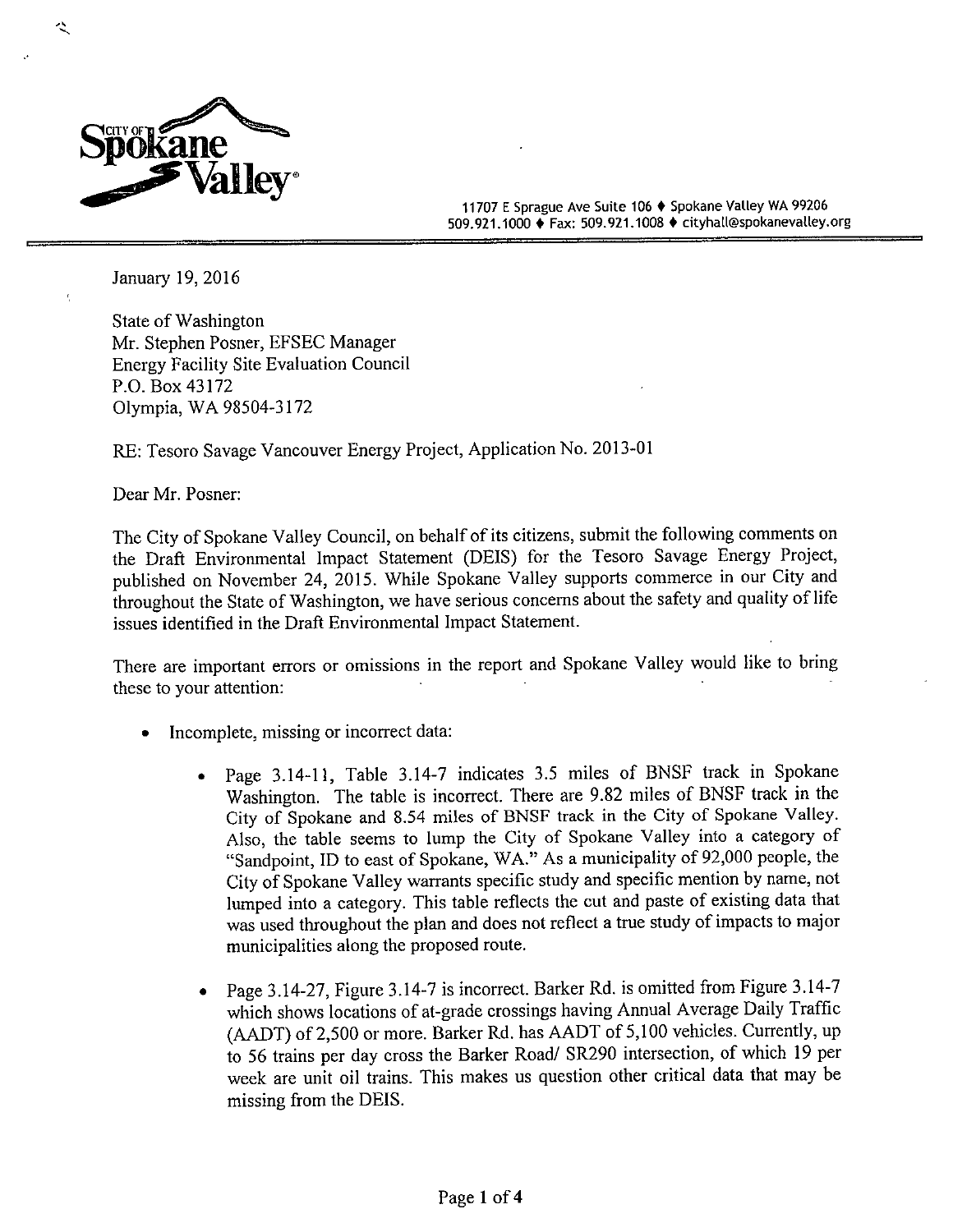The City of Spokane Valley is omitted from the list of Municipalities on page 4- 15, Table 4-3. The table lists Spokane, Marshall, Cheney and Tyler but not Spokane Valley. With a population of 92,000 residents, we are concerned the City is omitted from this list. We are also concerned with limited specific mention of our City throughout the document. In our opinion, the magnitude of risk involved warrants specific study of Spokane Valley. This raises concerns that other critical information specific to our City has been omitted.

 $\mathcal{L}$ 

- Mitigation for transportation impacts are not fully addressed in the DEIS as well.  $\bullet$ Page ES-38 of the DEIS states "The addition of rail traffic associated with the proposed facility would cause some segments of rail lines to approach or exceed capacity, resulting in moderate to major impacts." How are these impacts to be addressed? The City of Spokane Valley asserts that the responsibility to mitigate impacts should not be the responsibility of individual municipalities.
- Potential Impact Concerns
	- $\bullet$ Safety: With an increase in the amount of crude oil transported through Spokane Valley by an average of  $8 - 10$  round-trips per day (1,460 annually) the largest concern with this proposal is the potential impact on safety from an increased risk of oil train fire/explosions. The volatility of Bakken Crude is similar to diesel or gasoline. "It has been described as looking like two-stroke oil mixed with gasoline," ( pg. 407, Washington Marine and Rail Oil Transportation Study).

Reduction of emergency access to residents and businesses with the amount of train traffic at crossings also presents a large safety concern. The closest BNSF response facilities to Spokane Valley are located in Tri -Cities, WA and Missoula, MT. A BNSF response facility closer to the City of Spokane Valley or ideally in the City of Spokane Valley is necessary with the amount of proposed risk present.

The impact to local response agencies if <sup>a</sup> derailment were to occur is not sufficiently addressed. A derailment along the route through our area would have significant impacts on neighborhoods, schools, the Spokane River, and industrial areas; and the current level of training and equipment would be overtaxed in the event of <sup>a</sup> large spill, and even more so should such <sup>a</sup> spill include fire. As <sup>a</sup> result, thousands of citizens within <sup>a</sup> one -mile radius of any such accident would need to be evacuated and the local emergency plan would not be in a position to handle such <sup>a</sup> magnitude of relocation.

Transportation: There will be an increase in at -grade crossings of <sup>8</sup> trains daily at  $\bullet$ each of the city's 7 at-grade crossings for a total of 20,440 unit trains at grade crossings annually. For the city's 2 grade separated crossings, there will be 8 train crossings daily for <sup>a</sup> total of 5, 840 unit trains at -grade separated crossings annually. This is <sup>a</sup> total of 26,280 additional crossings annually. Undoubtedly, this amount of increase will have an effect on safety, transportation, air quality, noise and economic development in the City of Spokane Valley.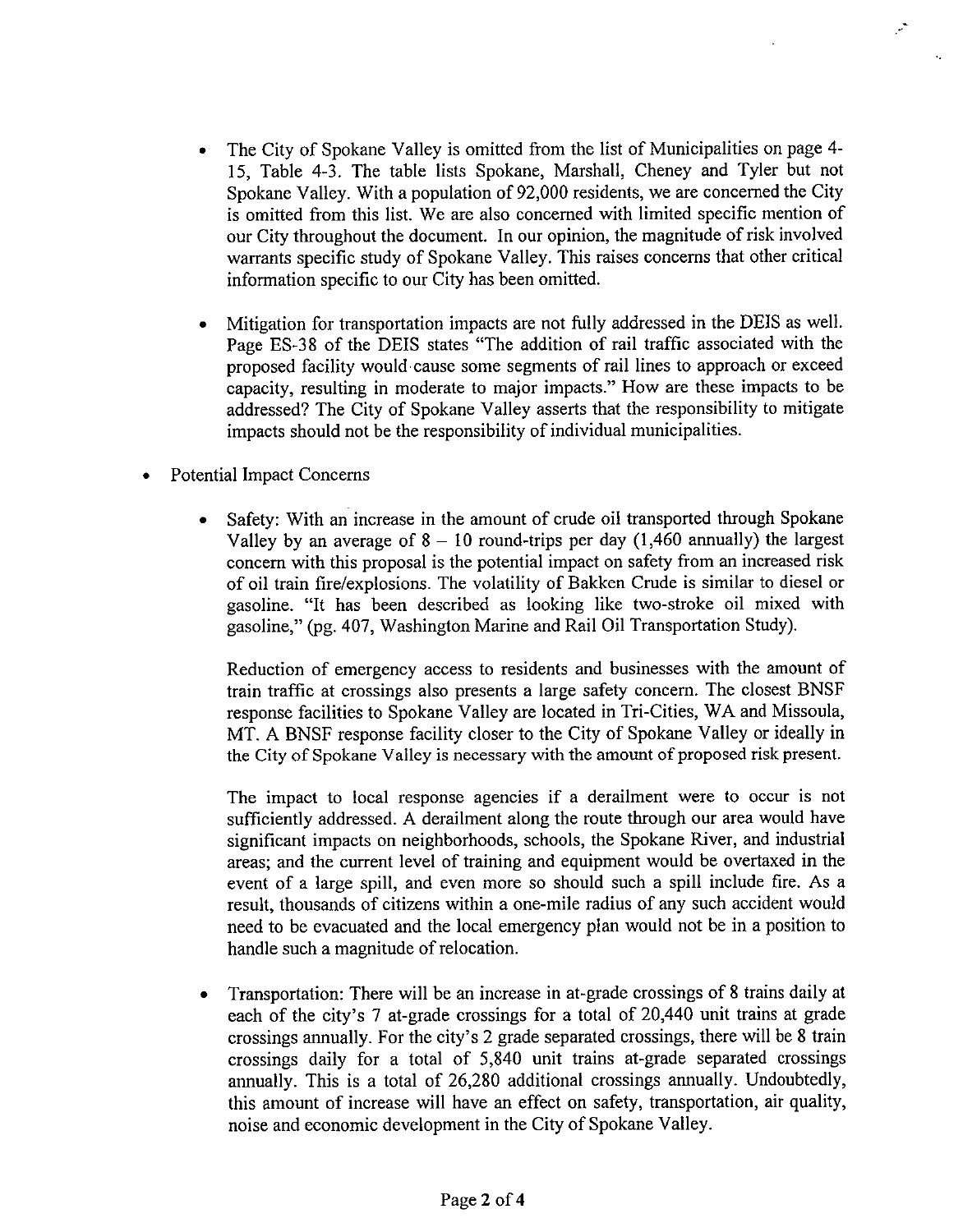Grade separations remain <sup>a</sup> high priority for the City of Spokane Valley. As noted in the DEIS, 51% of all train accidents occur at grade crossings. The Barker Road grade separation has been included in the federal TIGER grant application the past two years with no success in funding. The City has pursued every available state and federal funding source for construction of grade separations for the past 9 years. Meaningful mitigation in the DEIS would include funding commitments and a funding schedule to complete the four required grade separations in Spokane Valley. This could be based on an assessment for each carload of oil that travels through our City and completed in a reasonable timeframe.

 $\ddot{\phantom{0}}$ 

- Air Quality: Vehicle idling while delayed at at -grade crossings could increase emissions to a level that would represent an additional impact to local air quality. Congestion from this project alone would create the following estimated emissions output at the 7 at-grade crossings: 78.54 metric tons of nitrogen oxide Nox); 2. 94 metric tons of volatile organic compound (VOC); 2.24 metric tons of particulate matter (PM); 9,377.20 metric tons of carbon dioxide (CO2).
- Noise: The proposed project would result in <sup>a</sup> minimum of 14,600 additional train  $\bullet$ horns each year exacerbating <sup>a</sup> situation that many of our residents already find intolerable.
- Economic Development: This project has potential to negatively impact the development of vacant parcels due to increased train traffic. Property values could be impacted near train crossings and an increased wait for commerce traffic at crossings could occur. Oil train demand may impact transport of other goods that have direct economic impact on the City as well.
- Environmental Impacts: The Spokane Valley-Rathdrum Prairie Aquifer is identified by the Environmental Protection Agency as a "Sole Source" of water for most people in Spokane County, Washington as well as Kootenai County, Idaho, and supplies drinking water to more than 500,000 people. " Sole Source" means that the aquifer is the only affordable source of drinking water in the bistate region. The volume of the entire Aquifer is about <sup>10</sup> trillion gallons, making it one of the most productive aquifers in the country. As noted in section 3.3.2.2 the rail corridor parallels and crosses segments of the Spokane River which is "intimately" linked to the Spokane Valley-Rathdrum Prairie Aquifer. According to the DEIS (page 3.3-28), no identified barrier (aquitard) controls the vertical migration of groundwater, making it susceptible to contamination. The proposed main rail corridor would cross 21.7 miles of the aquifer. The rail corridor would also cross approximately 11.2 miles of the source recharge area.

The BNSF facility across the state line in Idaho over this remarkable Aquifer, features layers of protections meant to catch spilled diesel, yet the depot has sprung several leaks of oily wastewater, including one that contaminated the Aquifer, and such a spill has sparked questions about how the protections would hold up in the event of a massive spill. (Local News, by Warren Cornwall,